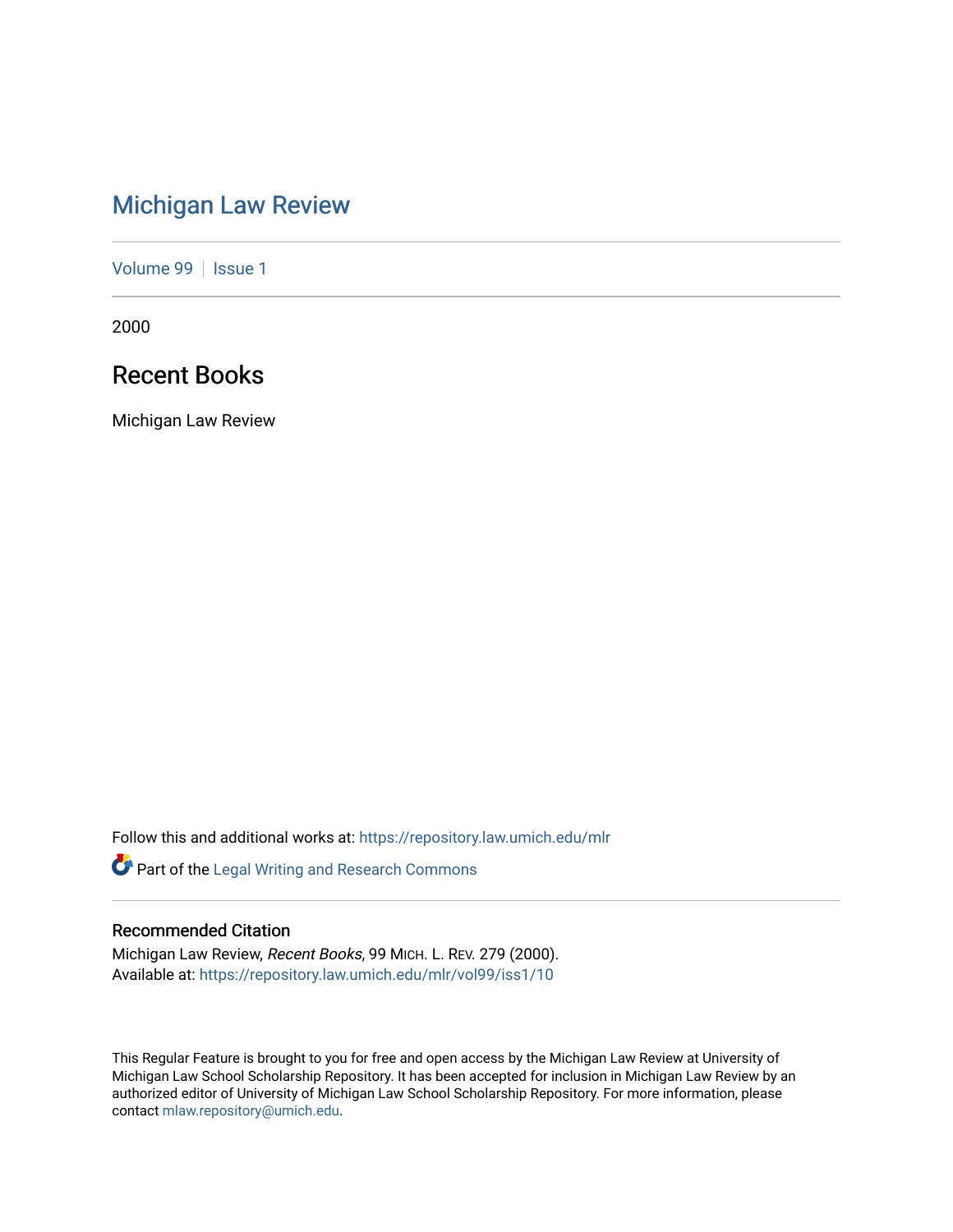### BOOKS RECEIVED

#### ACADEMIC EXPRESSION

UNFETrERED EXPRESSION: FREEDOM IN AMERICAN INTELLECTUAL LIFE. Edited by Peggie J. Hollingsworth. Ann Arbor: The University of Michigan Press. 2000. Pp. xxii, 192. \$27.95.

#### CONSTITUTIONAL THEORY

CONSTITUTIONAL PROCESS: A SOCIAL CHOICE ANALYSIS OF SUPREME COURT DE-CISION MAKING. By Maxwell L. Stearns. Ann Arbor: The University of Michigan Press. 2000. Pp. xxii, 420. \$65.

FREEDOM OF EXPRESSION IN THE SU-PREME COURT: THE DEFINING CASES. Edited by Terry Eastland. Lanham: Rowman & Littlefield Publishers, Inc. 2000. Pp. xxix, 397. Cloth, \$70; paper, \$22.95.

STATE EXPANSION OF FEDERAL CONSTI-TUTIONAL LIBERTIES: INDIVIDUAL RIGHTS IN A DUAL CONSTITUTIONAL SYSTEM, VOL-UME 1: THE DEVELOPMENT OF INDEPEN-DENT STATE CONSTITUTIONAL LAW, VOLUME 2: THE JURISPRUDENTIAL CRISIS OF STATE CONSTITUTIONAL LAW. Edited by James A. Gardner. New York: Garland Publishing Inc. 1999. Pp. xlvi, 777. \$160.

#### CRIMINAL LAW

TROUBLING CONFESSIONS: SPEAKING GUILT IN LAW & LITERATURE. By Peter Brooks. Chicago: The University of Chicago Press. 2000. Pp. x, 207. \$24.

UN WANTED SEx: THE CULTURE OF IN-TIMIDATION AND THE FAILURE OF LAW. By Stephen J. Schulhofer. Cambridge: Harvard University Press. 1998. Pp. xii, 318. \$27.95.

#### ENVIRONMENTAL LAW

ENERGY AND ENVIRONMENT IN THE TRANSITION ECONOMIES: BETWEEN COLD WAR AND GLOBAL WARMING. By William Chandler. Boulder: Westview Press. 2000. Pp. x, 234. Paper, \$34.

FROM THE GROUND UP: ENVIRONMEN-TAL RACISM AND THE RISE OF THE ENVI-RONMENTAL JUSTICE MOVEMENT (UNCOR-RECTED PROOF). By Luke W. Cole & Sheila R. Foster. New York: New York University Press. 2001. Pp. xii, 231. Cloth, \$45; paper, \$18.95.

#### GAY AND LESBIAN

RAINBOW RIGHTS: THE ROLE OF LAW-YERS AND COURTS IN THE LESBIAN AND GAY CIVIL RIGHTS MOVEMENT. By Patricia A. Cain. Boulder: Westview Press. 2000. Pp. xi, 316. \$29.

#### INTERNATIONAL AND COMPARATIVE LAW

AN INTRODUCTION TO CONTEMPORARY INTERNATIONAL LAw: A PoLICY-0RIENTED PERSPECTIVE. By Lung-Chu Chen. New Haven: Yale University Press. 2000. Pp. xiv, 493. Cloth, \$60; paper, \$30.

CANADIAN FEDERALISM AND QUEBEC SOVEREIGNTY. By Christopher Edward Taucar. New York: Peter Lang Publishing Inc. 2000. Pp. 256. \$53.95.

JAPANESE LAW: AN ECONOMIC AP-PROACH. By J. Mark Ramseyer & Minoru Nakazato. Chicago: The University of Chicago Press. 1999. Pp. xxi, 310. Paper, \$20.

THE POLITICS OF TRANSITION: A HIDDEN HISTORY OF SOUTH AFRICA'S NEGOTIATED SETTLEMENT. By Richard Spitz with Matthew Chaskalson. Oxford: Hart Publishing. 2000. Pp. xviii, 461. Paper, \$52.

THE STRUGGLE FOR CoNSTITUTIONALISM IN POLAND. By Mark Brzezinski. New York: St. Martin's Press Inc. 2000. Pp. xiii, 254. Paper, \$22.95.

#### INTERNET LAW

PROTECTING OUR CHILDREN ON THE IN-TERNET: TOWARDS A NEW CULTURE OF RESPONSIBILITY. Edited by *Jens*<br>W*altermann & Marcel Machill*. Gutersloh: Bertelsmann Foundation Publishers. 2000. Pp. 512. \$20.

#### LABOR LAW

"MOMENTS ARE THE ELEMENTS OF PROFIT": OVERTIME AND THE DEREGULA-TION OF WORKING HOURS UNDER THE FAIR LABOR STANDARDS ACT. By Marc Linder. Iowa City: Fanpihua Press. 2000. Pp. xvii, 524. Paper, \$15.

#### LAW AND ECONOMICS

LAW AND MARKET ECONOMY: REINTER-PRETING THE VALUES OF LAW AND ECO-NOMICS. By Robin Paul Malloy. New York: Cambridge University Press. 2000. Pp. x, 179. Cloth, \$64.95; paper, \$22.95.